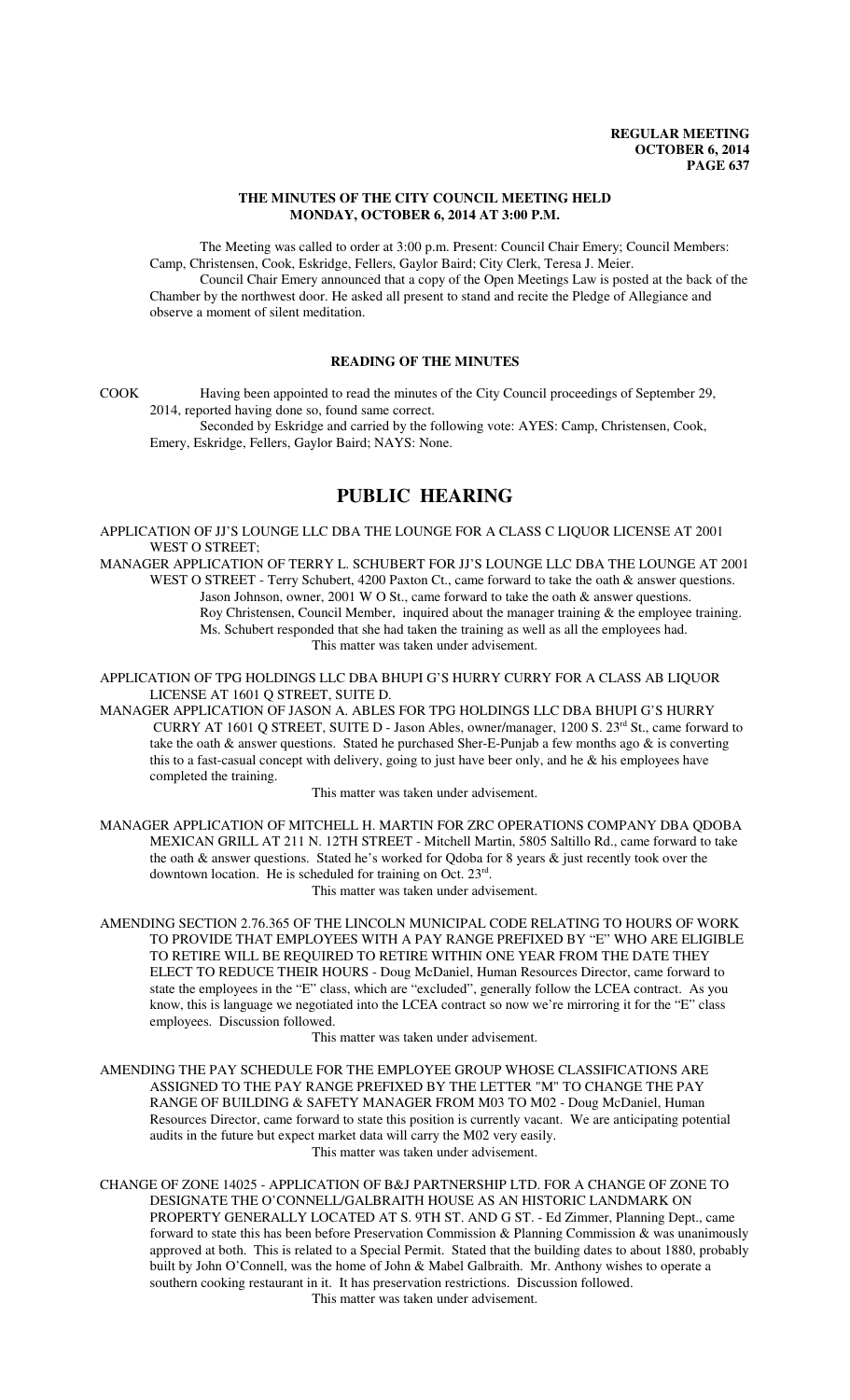ASSESSING PUBLIC HEALTH NUISANCE ABATEMENT COSTS ASSOCIATED WITH THE CLEARING OF PUBLIC NUISANCES BY THE HEALTH DEPARTMENT TO THE FOLLOWING BENEFITTED PROPERTIES: 504 N. 24TH, 918 S. 16TH, 3610 MOHAWK, 245 F, 3928 S. 14TH, 1645 WASHINGTON, 347 S. 26TH, 2140 W. PLUM, 2975 HOLDREGE, 2019 PEPPER, 4225 S. 40TH, 6031 CORNHUSKER, 1430 N. 26TH, 2942 N. 51ST, 2248 SHELDON, 926 WASHINGTON, 6338 HARTLEY, 1336 N. 39TH, 2630 ORCHARD, 2241 HOLDREGE, 1937 GARFIELD, 7124 HAVELOCK, 1336 N. 39TH, 1640 N. 21ST, 6420 HOLDREGE, 1745 SUMNER, 2335 MARILYNN, 6031 CORNHUSKER, 1430 N.  $53<sup>RD</sup>$  - Judy Halstead, Health Dept. Director, came forward to state there were five properties that were abated twice in the last year. She didn't bring forth a Motion to Amend because City Attorney didn't believe we needed one. The Agenda does list two properties twice, 6031 Cornhusker & 1336 N. 39th, the other 3, 918 S.  $16<sup>th</sup>$ , 2140 W. Plum & 2248 Sheldon St. were not listed twice on the Agenda but they were listed. All of the properties were properly notified. This matter was taken under advisement.

APPROVING A CONSERVATION EASEMENT AGREEMENT BETWEEN THE CITY OF LINCOLN AND ELSEY PARTNERSHIP, INC. TO PRESERVE THE FLOOD STORAGE CAPACITY ON PROPERTY DESCRIBED AS THE SOUTH 88 FEET OF LOT 29, BLOCK 15, CAHN METCALF AND FARWELL'S SUBDIVISION GENERALLY LOCATED AT 11TH AND Y STS. - Ben Higgins, Public Works Dept., came forward to state that this is for some right-of-way that was given over to the developer. As part of what we normally do, we asked for a conservation easement over it  $\&$  they are going to fill that area so we asked for a mitigated area on their property.

Carl Eskridge, Council Member, inquired what the mitigated property would be.

Mr. Higgins replied they mitigated it on their parking lot.

This matter was taken under advisement.

# **COUNCIL ACTION**

### **REPORTS OF CITY OFFICERS**

CLERK'S LETTER AND MAYOR'S APPROVAL OF RESOLUTIONS AND ORDINANCES PASSED BY THE CITY COUNCIL ON SEPT. 22, 2014 - CLERK presented said report which was placed on file in the Office of the City Clerk.

### **PETITIONS & COMMUNICATIONS**

#### PLACED ON FILE IN THE OFFICE OF THE CITY CLERK:

Administrative Amendment No. 14016, to Special Permit No. 05050, Hunters Pointe Townhomes, approved by the Planning Director on September 23, 2014, requested by Civil Design Group, to add 12 dwelling units bringing the total number of dwelling units to 128 and to revise the notes accordingly, on property generally located at N. 18<sup>th</sup> Street and Superior Street.

SETTING THE HEARING DATE OF MON., OCT 20, 2014 AT 3:00 P.M. ON THE MANAGER APPLICATION OF KEVIN REYNOLDS FOR BDF, LLC DBA CAPTAIN JACKS AT 140 N 12<sup>TH</sup> ST. - CLERK read the following resolution, introduced by Jonathan Cook, who moved its adoption:

- A-88563 BE IT RESOLVED by the City Council, of the City of Lincoln, that a hearing date is hereby set for Monday, October 20, 2014, at 3:00 p.m. or as soon thereafter as possible in the City Council Chambers, County-City Building, 555 S. 10th St., Lincoln, NE for the Manager Application of Kevin Reynolds for
	- BDF, LLC dba Captain Jacks at 140 N. 12<sup>th</sup> St.

If the Police Dept. is unable to complete the investigation by said time, a new hearing date will be set.

Introduced by Jonathan Cook

Seconded by Christensen and carried by the following vote: AYES: Camp, Christensen, Cook, Emery, Eskridge, Fellers, Gaylor Baird; NAYS: None.

SETTING THE HEARING DATE OF MON., OCT 20, 2014 AT 3:00 P.M. ON THE MANAGER APPLICATION OF DOUGLAS LITZ FOR THE OLD PUB, LLC DBA THE OLD PUB AT 420 S 11<sup>TH</sup> ST. - CLERK read the following resolution, introduced by Jonathan Cook, who moved its adoption:

A-88564 BE IT RESOLVED by the City Council, of the City of Lincoln, that a hearing date is hereby set

for Monday, October 20, 2014, at 3:00 p.m. or as soon thereafter as possible in the City Council Chambers, County-City Building, 555 S. 10th St., Lincoln, NE for the Manager Application of Douglas Litz for The Old Pub, LLC dba The Old Pub at 420 S. 11<sup>th</sup> St.

If the Police Dept. is unable to complete the investigation by said time, a new hearing date will be set.

Introduced by Jonathan Cook

Seconded by Christensen and carried by the following vote: AYES: Camp, Christensen, Cook, Emery, Eskridge, Fellers, Gaylor Baird; NAYS: None.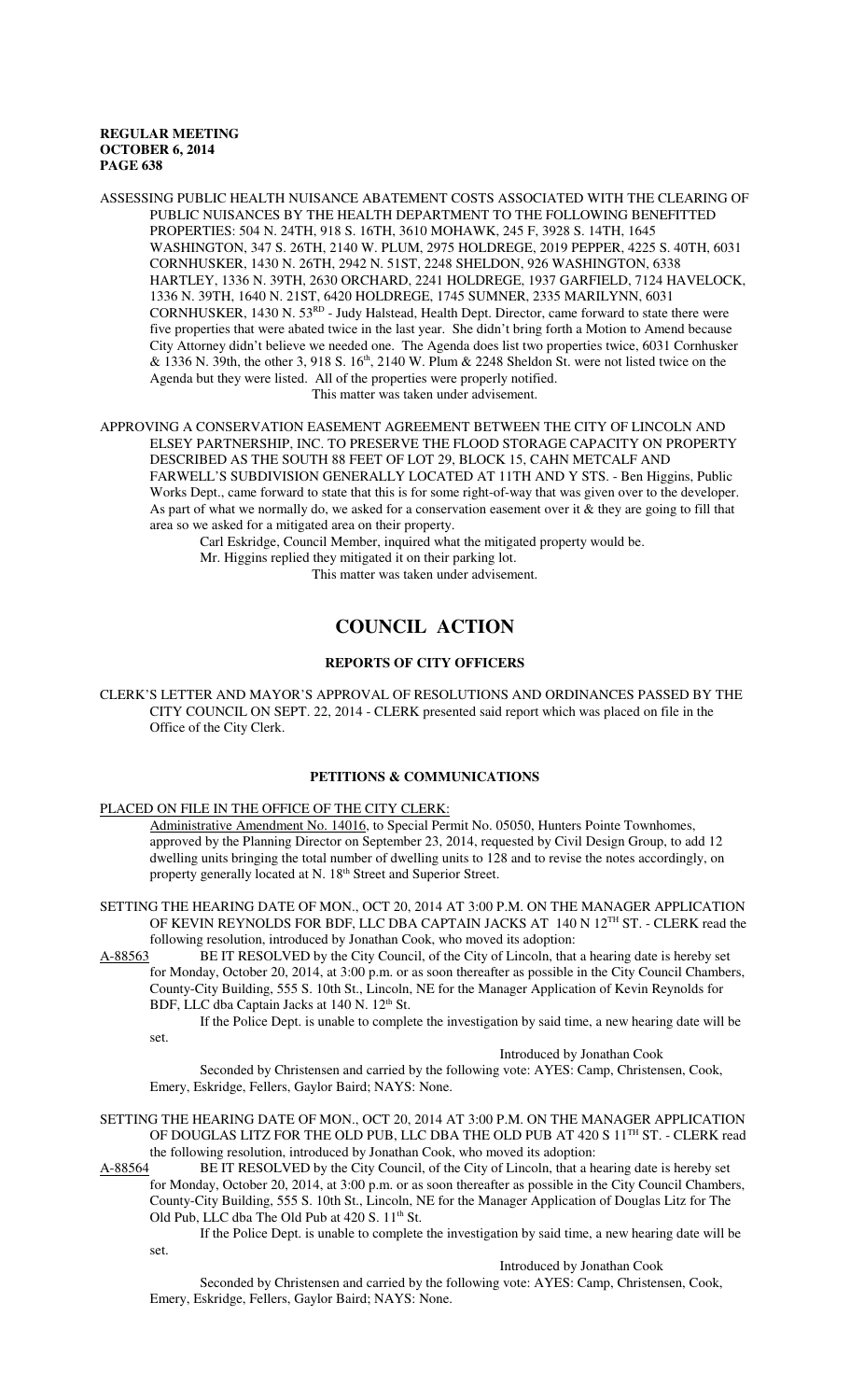- SETTING THE HEARING DATE OF MON., OCT 20, 2014 AT 3:00 P.M. ON THE APPLICATION OF BOULEVARD 333, LLC DBA BOULEVARD BISTRO FOR A CLASS CK LIQUOR LICENSE AT 333 N. COTNER BLVD. - CLERK read the following resolution, introduced by Jonathan Cook, who moved its adoption:
- A-88565 BE IT RESOLVED by the City Council, of the City of Lincoln, that a hearing date is hereby set for Monday, October 20, 2014, at 3:00 p.m. or as soon thereafter as possible in the City Council Chambers, County-City Building, 555 S. 10th St., Lincoln, NE for the Application of Boulevard 333, LLC dba Boulevard Bistro for a Class CK Liquor License at 333 N. Cotner Blvd.

If the Police Dept. is unable to complete the investigation by said time, a new hearing date will be

Introduced by Jonathan Cook

Seconded by Christensen and carried by the following vote: AYES: Camp, Christensen, Cook, Emery, Eskridge, Fellers, Gaylor Baird; NAYS: None.

- SETTING THE HEARING DATE OF MON., OCT 20, 2014 AT 3:00 P.M. ON THE APPLICATION OF PLOUGHSHARE BREWING CO. LLC, DBA PLOUGHSHARE BREWING CO FOR A CLASS L LIQUOR LICENSE AT 1630 P ST. - CLERK read the following resolution, introduced by Jonathan Cook, who moved its adoption:
- A-88566 BE IT RESOLVED by the City Council, of the City of Lincoln, that a hearing date is hereby set for Monday, October 20, 2014, at 3:00 p.m. or as soon thereafter as possible in the City Council Chambers, County-City Building, 555 S. 10th St., Lincoln, NE for the Application of Ploughshare Brewing Co. LLC dba Ploughshare Brewing Co. for a Class L Liquor License at 1630 P St.

If the Police Dept. is unable to complete the investigation by said time, a new hearing date will be set.

Introduced by Jonathan Cook

Seconded by Christensen and carried by the following vote: AYES: Camp, Christensen, Cook, Emery, Eskridge, Fellers, Gaylor Baird; NAYS: None.

### **LIQUOR RESOLUTIONS**

APPLICATION OF JJ'S LOUNGE LLC DBA THE LOUNGE FOR A CLASS C LIQUOR LICENSE AT 2001 WEST O STREET - CLERK read the following resolution, introduced by Jon Camp, who moved its adoption for approval:

A-88567 BE IT RESOLVED by the City Council of the City of Lincoln, Nebraska:

That after hearing duly had as required by law, consideration of the facts of this application, the Nebraska Liquor Control Act, and the pertinent City ordinances, the City Council recommends that the application of JJ's Lounge LLC dba The Lounge for a Class "C" liquor license at 2001 West O Street, Lincoln, Nebraska, for the license period ending October 31, 2015, be approved with the condition that:

1. All employees must possess a valid Responsible Beverage Server/Seller Permit as required by Section 5.04.124 of the Lincoln Municipal Code.

The premises must comply in every respect with all city and state regulations. The City Clerk is directed to transmit a copy of this resolution to the Nebraska Liquor Control Commission.

Introduced by Jon Camp

Seconded by Christensen and carried by the following vote: AYES: Camp, Christensen, Cook, Emery, Eskridge, Fellers, Gaylor Baird; NAYS: None.

MANAGER APPLICATION OF TERRY L. SCHUBERT FOR JJ'S LOUNGE LLC DBA THE LOUNGE AT 2001 WEST O STREET - CLERK read the following resolution, introduced by Jon Camp, who moved its adoption for approval:

set.

A-88568 WHEREAS, JJ's Lounge LLC dba The Lounge located at 2001 West O Street, Lincoln, Nebraska has been approved for a Retail Class "C" liquor license, and now requests that Terry L. Schubert be named manager;

> WHEREAS, Terry L. Schubert appears to be a fit and proper person to manage said business. NOW, THEREFORE, BE IT RESOLVED by the City Council of the City of Lincoln, Nebraska: That after hearing duly had as required by law, consideration of the facts of this application, the

Nebraska Liquor Control Act, and the pertinent City ordinances, the City Council recommends that Terry L. Schubert be approved as manager of this business for said licensee. The City Clerk is directed to transmit a copy of this resolution to the Nebraska Liquor Control Commission.

Introduced by Jon Camp

Seconded by Christensen and carried by the following vote: AYES: Camp, Christensen, Cook, Emery, Eskridge, Fellers, Gaylor Baird; NAYS: None.

APPLICATION OF TPG HOLDINGS LLC DBA BHUPI G'S HURRY CURRY FOR A CLASS AB LIQUOR LICENSE AT 1601 Q STREET, SUITE D - CLERK read the following resolution, introduced by Jon Camp, who moved its adoption for approval:

A-88569 BE IT RESOLVED by the City Council of the City of Lincoln, Nebraska: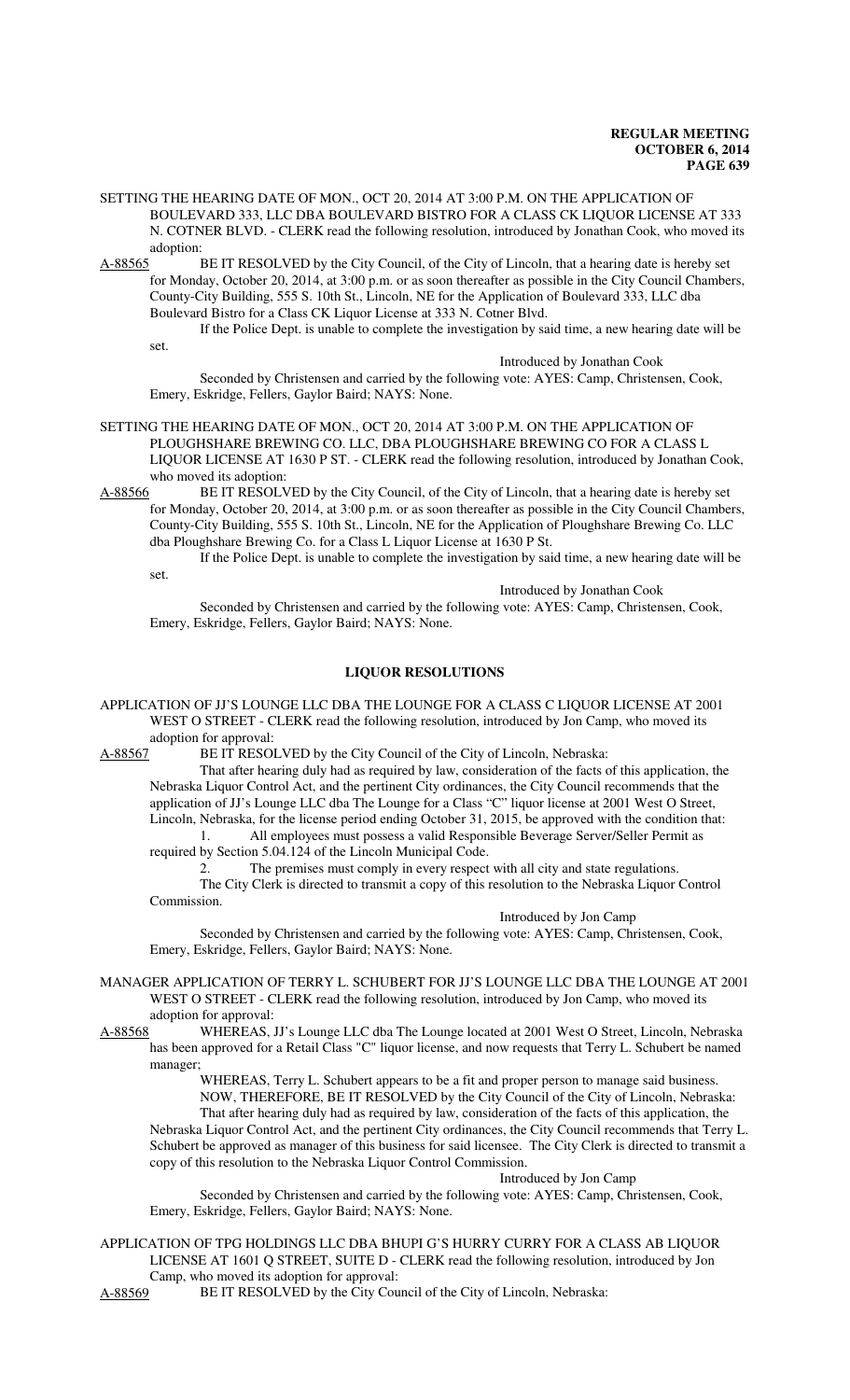That after hearing duly had as required by law, consideration of the facts of this application, the Nebraska Liquor Control Act, and the pertinent City ordinances, the City Council recommends that the application of TPG Holdings LLC dba Bhupi G's Hurry Curry for a Class "AB" liquor license at 1601 Q Street, Suite D, Lincoln, Nebraska, for the license period ending April 30, 2015, be approved with the condition that:

1. Applicant must successfully complete the responsible beverage server training course required by Section 5.04.035 of the Lincoln Municipal Code within 30 days of approval of this resolution. 2. All employees must possess a valid Responsible Beverage Server/Seller Permit as

required by Section 5.04.124 of the Lincoln Municipal Code.

3. The premises must comply in every respect with all city and state regulations.

The City Clerk is directed to transmit a copy of this resolution to the Nebraska Liquor Control Commission.

Introduced by Jon Camp

Seconded by Christensen and carried by the following vote: AYES: Camp, Christensen, Cook, Emery, Eskridge, Fellers, Gaylor Baird; NAYS: None.

MANAGER APPLICATION OF JASON A. ABLES FOR TPG HOLDINGS LLC DBA BHUPI G'S HURRY CURRY AT 1601 Q STREET, SUITE D - CLERK read the following resolution, introduced by Jon Camp, who moved its adoption for approval:<br>A-88570 WHEREAS, TPG Holdings I

WHEREAS, TPG Holdings LLC dba Bhupi G's Hurry Curry located at 1601 Q Street, Suite D, Lincoln, Nebraska has been approved for a Retail Class "AB" liquor license, and now requests that Jason A. Ables be named manager;

WHEREAS, Jason A. Ables appears to be a fit and proper person to manage said business. NOW, THEREFORE, BE IT RESOLVED by the City Council of the City of Lincoln, Nebraska: That after hearing duly had as required by law, consideration of the facts of this application, the Nebraska Liquor Control Act, and the pertinent City ordinances, the City Council recommends that Jason A. Ables be approved as manager of this business for said licensee. The City Clerk is directed to transmit a copy of this resolution to the Nebraska Liquor Control Commission.

Introduced by Jon Camp

Seconded by Christensen and carried by the following vote: AYES: Camp, Christensen, Cook, Emery, Eskridge, Fellers, Gaylor Baird; NAYS: None.

MANAGER APPLICATION OF MITCHELL H. MARTIN FOR ZRC OPERATIONS COMPANY DBA QDOBA MEXICAN GRILL AT 211 N. 12TH STREET - CLERK read the following resolution, introduced by Jon Camp, who moved its adoption for approval:

A-88571 WHEREAS, ZRC Operations Company dba Qdoba Mexican Grill located at 211 N. 12th Street, Lincoln, Nebraska has been approved for a Retail Class "A" liquor license, and now requests that Mitchell H. Martin be named manager;

WHEREAS, Mitchell H. Martin appears to be a fit and proper person to manage said business. NOW, THEREFORE, BE IT RESOLVED by the City Council of the City of Lincoln, Nebraska: That after hearing duly had as required by law, consideration of the facts of this application, the Nebraska Liquor Control Act, and the pertinent City ordinances, the City Council recommends that Mitchell

H. Martin be approved as manager of this business for said licensee be approved with the condition that Applicant must successfully complete the responsible beverage server training course required by Section 5.04.035 of the Lincoln Municipal Code within 30 days of approval of this resolution.

The City Clerk is directed to transmit a copy of this resolution to the Nebraska Liquor Control Commission.

### Introduced by Jon Camp

Seconded by Christensen and carried by the following vote: AYES: Camp, Christensen, Cook, Emery, Eskridge, Fellers, Gaylor Baird; NAYS: None.

APPLICATION OF FUCOR INC. DBA VENUE TO EXPAND IT CLASS CK LIQUOR LICENSE TO ADD AN ADDITIONAL OUTDOOR AREA MEASURING APPROXIMATELY 19 FEET BY 88 FEET TO THE WEST AT 4111 PIONEER WOODS DRIVE, #100 - PRIOR to reading:

CAMP Moved to continue Public Hearing & Action for 1 week to 10/13/14.

Seconded by Fellers and carried by the following vote: AYES: Camp, Christensen, Cook, Emery, Eskridge, Fellers, Gaylor Baird; NAYS: None.

## **ORDINANCES - 2ND READING & RELATED RESOLUTIONS (as required)**

AMENDING SECTION 2.76.365 OF THE LINCOLN MUNICIPAL CODE RELATING TO HOURS OF WORK TO PROVIDE THAT EMPLOYEES WITH A PAY RANGE PREFIXED BY "E" WHO ARE ELIGIBLE TO RETIRE WILL BE REQUIRED TO RETIRE WITHIN ONE YEAR FROM THE DATE THEY ELECT TO REDUCE THEIR HOURS - CLERK read an ordinance amending Section 2.76.365 of the Lincoln Municipal Code relating to Hours of Work to provide that employees with a pay range prefixed by "E" who are eligible to retire will be required to retire within one year from the date they elect to reduce their hours as provided in said section; and repealing Section 2.76.365 as hitherto existing, the second time.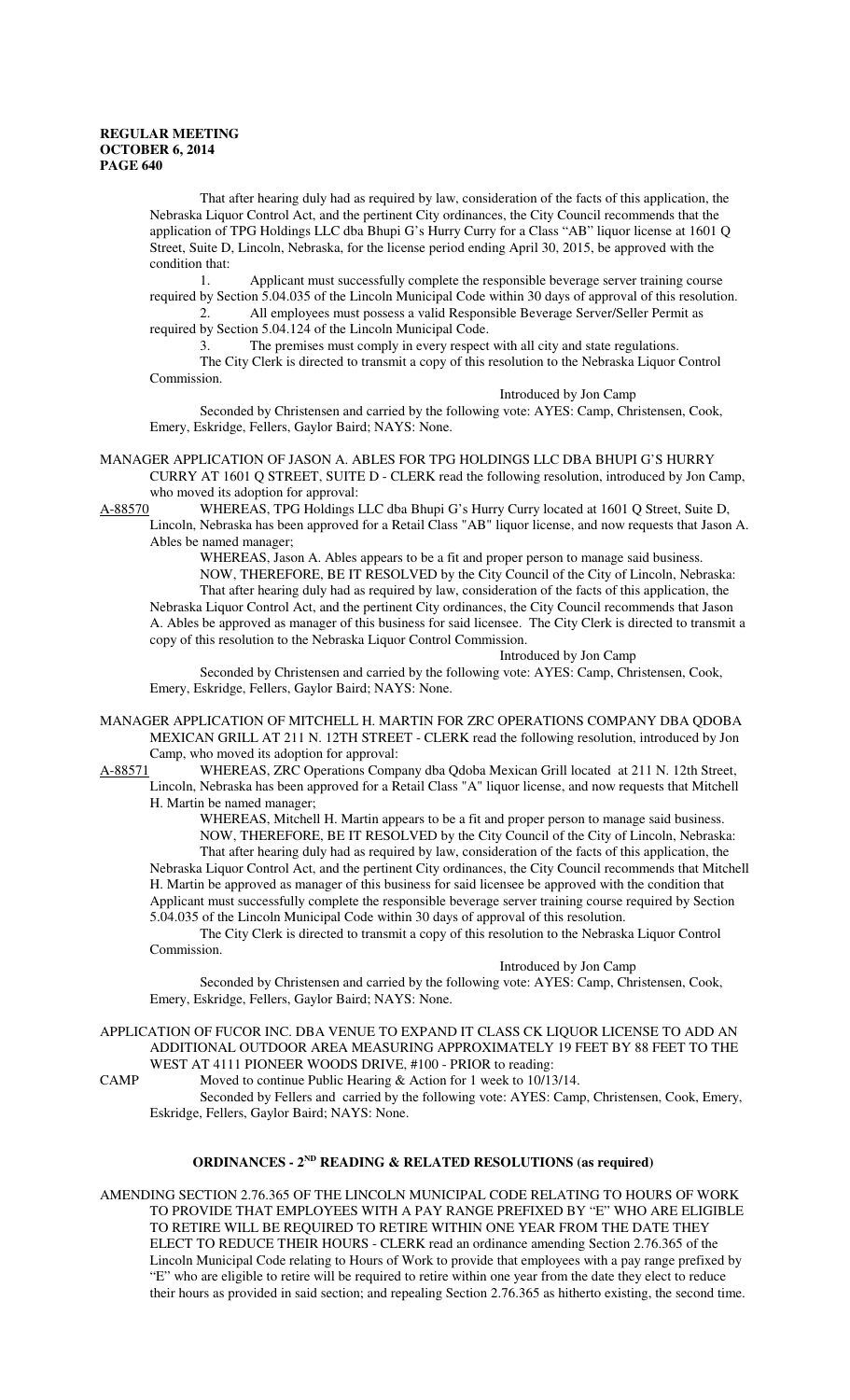- AMENDING THE PAY SCHEDULE FOR THE EMPLOYEE GROUP WHOSE CLASSIFICATIONS ARE ASSIGNED TO THE PAY RANGE PREFIXED BY THE LETTER "M" TO CHANGE THE PAY RANGE OF BUILDING & SAFETY MANAGER FROM M03 TO M02 - CLERK read an ordinance amending Section 1 of Ordinance No. 19908 passed August 12, 2013, relating to the pay schedules of employees whose classifications are assigned to the pay range which is prefixed by the letter "M," by changing the pay range for the job classification "Building & Safety Manager" from M03 to M02, the second time.
- CHANGE OF ZONE 14025 APPLICATION OF B&J PARTNERSHIP LTD. FOR A CHANGE OF ZONE TO DESIGNATE THE O'CONNELL/GALBRAITH HOUSE AS AN HISTORIC LANDMARK, ON PROPERTY GENERALLY LOCATED AT S. 9TH ST. AND G ST - CLERK read an ordinance an ordinance amending the City of Lincoln Zoning District Map attached to and made a part of Title 27 of the Lincoln Municipal Code by designating certain property as a Landmark, the second time.

### **PUBLIC HEARING - RESOLUTIONS**

ASSESSING PUBLIC HEALTH NUISANCE ABATEMENT COSTS ASSOCIATED WITH THE CLEARING OF PUBLIC NUISANCES BY THE HEALTH DEPARTMENT TO THE FOLLOWING BENEFITTED PROPERTIES: 504 N. 24TH, 918 S. 16TH, 3610 MOHAWK, 245 F, 3928 S. 14TH, 1645 WASHINGTON, 347 S. 26TH, 2140 W. PLUM, 2975 HOLDREGE, 2019 PEPPER, 4225 S. 40TH, 6031 CORNHUSKER, 1430 N. 26TH, 2942 N. 51ST, 2248 SHELDON, 926 WASHINGTON, 6338 HARTLEY, 1336 N. 39TH, 2630 ORCHARD, 2241 HOLDREGE, 1937 GARFIELD, 7124 HAVELOCK, 1336 N. 39TH, 1640 N. 21ST, 6420 HOLDREGE, 1745 SUMNER, 2335 MARILYNN, 6031 CORNHUSKER, 1430 N. 53RD - CLERK read the following resolution, introduced by Roy Christensen, who moved its adoption:<br>A-88572 BE IT RESOLV

BE IT RESOLVED by the City Council of the City of Lincoln, Nebraska that:

Pursuant to Section 8.26.040 of the Lincoln Municipal Code, the nuisance abatement costs as shown on the list which is attached hereto, marked Exhibit "A" and made a part hereof by reference, are hereby assessed against the property set opposite each amount as shown thereon. Said assessments shall be delinquent from and after December 1, 2014 and draw interest as provided for in Neb. Rev. Stat. § 45-104.01 for assessments.

Introduced by Roy Christensen

Seconded by Camp and carried by the following vote: AYES: Camp, Christensen, Cook, Emery, Eskridge, Fellers, Gaylor Baird; NAYS: None.

- APPROVING A CONSERVATION EASEMENT AGREEMENT BETWEEN THE CITY OF LINCOLN AND ELSEY PARTNERSHIP, INC. TO PRESERVE THE FLOOD STORAGE CAPACITY ON PROPERTY DESCRIBED AS THE SOUTH 88 FEET OF LOT 29, BLOCK 15, CAHN METCALF AND FARWELL'S SUBDIVISION GENERALLY LOCATED AT 11TH AND Y STS. - CLERK read the following resolution, introduced by Roy Christensen, who moved its adoption:
- A-88573 WHEREAS, Elsey Partnership, Inc. desires to convey a permanent conservation easement to the City of Lincoln to preserve the flood storage capacity on property generally located at 11th and Y Streets and legally described as the south 88 feet of Lot 29, Block 15, Cahn Metcalf and Farwell's Subdivision, Lincoln, Lancaster County, Nebraska; and

WHEREAS, conveyance of this conservation easement to the City of Lincoln would further the goals of the Comprehensive Plan relating to preserving the flood storage capacity by restricting the development of the property.

WHEREAS, the Planning Commission found this proposed conservation easement to be in conformity with the Comprehensive Plan as approved by Resolution No. PC-01407 on September 3, 2014.

NOW, THEREFORE, BE IT RESOLVED by the City Council of the City of Lincoln, Nebraska: That Elsey Partnership, Inc.'s offer to grant a conservation easement to the City of Lincoln over the property legally described above and in accordance with the terms of the Conservation Easement Agreement, attached hereto and marked as Attachment "A", is hereby accepted and approved.

BE IT FURTHER RESOLVED that the Mayor is authorized to execute the Conservation Easement Agreement on behalf of the City of Lincoln, Nebraska.

BE IT FURTHER RESOLVED that the City Clerk is directed to return the original Conservation Easement to Rick Peo, Chief Assistant City Attorney, for recording with the Register of Deeds. Introduced by Roy Christensen

Seconded by Eskridge and carried by the following vote: AYES: Camp, Christensen, Cook, Emery, Eskridge, Fellers, Gaylor Baird; NAYS: None.

AUTHORIZING AN APPLICATION TO THE NEBRASKA GAME & PARKS COMMISSION FOR LAND AND WATER CONSERVATION GRANT FUNDING ASSISTANCE FOR THE RENOVATION OF LAKEVIEW PARK LOCATED AT N.W. 20TH AND Q STS. - CLERK read the following resolution, introduced by Roy Christensen, who moved its adoption: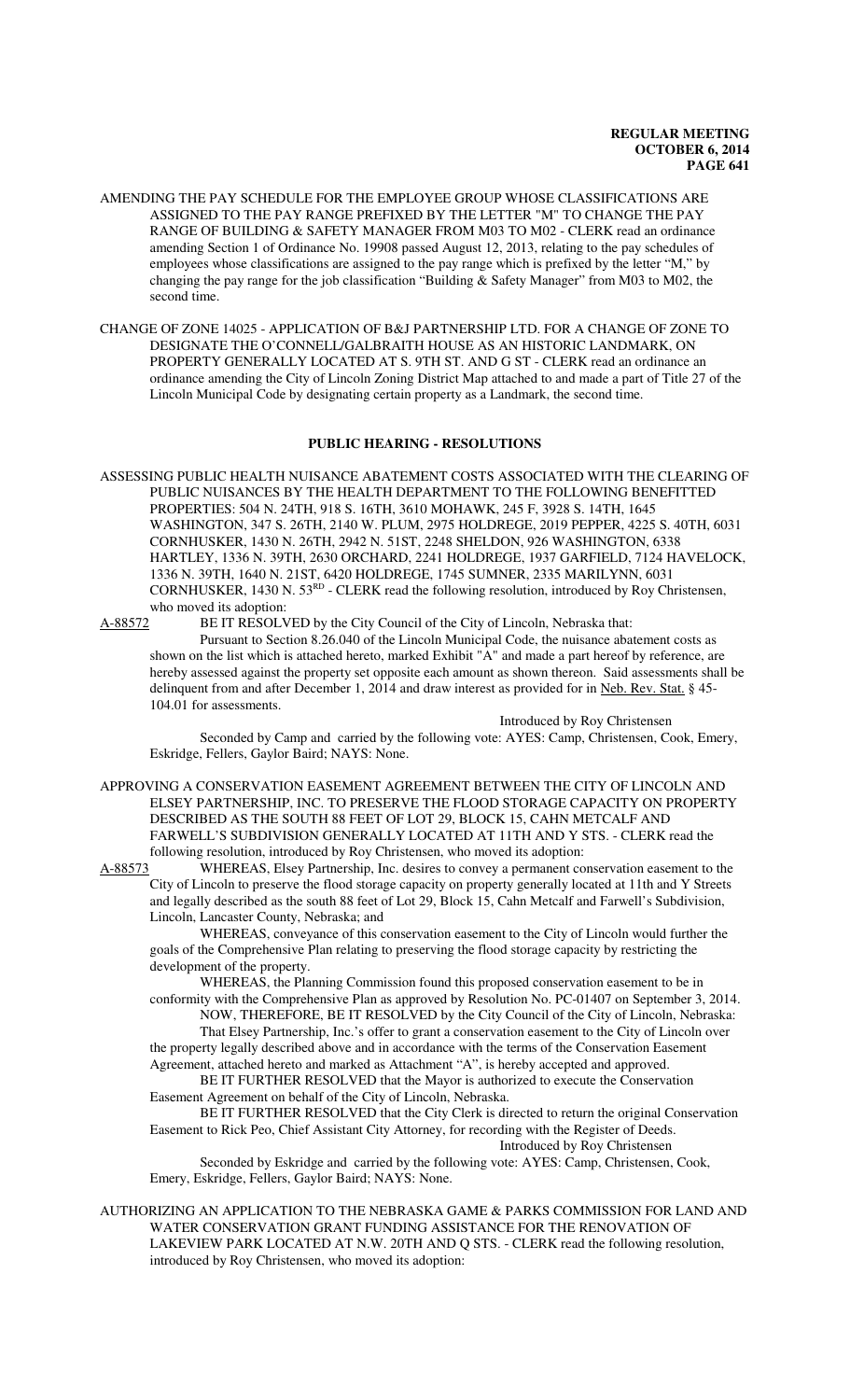A-88574 WHEREAS, the Parks and Recreation Department of the City of Lincoln proposes to apply for assistance from the Nebraska Game and Parks Commission for Land and Water Conservation funds for the purpose of renovating the neighborhood park of Lakeview Park located at N.W. 20th and Q Street; and

WHEREAS, the City of Lincoln has available and will apply its share of the project cost (\$50,000) and has the financial capability to maintain and will maintain the completed improvements in a safe and attractive manner for public use.

NOW, THEREFORE, BE IT RESOLVED by the City Council of the City of Lincoln, Nebraska: The City of Lincoln hereby expresses its support for the application being made by its Parks and Recreation Department to the Nebraska Game and Parks Commission for federal assistance from the Land and Water Conservation Grant to provide financial support for the renovation of Lakeview Park.

The City of Lincoln has budgeted its 50 percent match to the proposed total funds and will allocate these funds toward this project upon project approval by NGPC. The City has the financial capacity to operate and maintain the completed project and park property in a safe, attractive, and sanitary manner.

The City of Lincoln will not discriminate against any person on the basis of race, color, age, religion, disability, sex, or national origin in the use of any property or facility acquired or developed pursuant to the project proposal, and shall comply with the terms and intent of Title VI of the Civil Rights Act of 1964, P.L. 88-354(1964), and any of the regulations promulgated pursuant to such Act by the Secretary of the Interior and contained in 43 CFR 17.

No property acquired and/or developed under this project shall, without the approval of NGPC and the Secretary of the Interior, be converted to other than public outdoor recreation use. And, such approval may be granted only if it is in accord with the then existing Statewide Comprehensive Outdoor Recreation Plan (SCORP), and only upon such conditions as deemed necessary to assure the substitution of other outdoor recreation properties of at least equal fair market value and of reasonably equivalent usefulness and location. The City will replace the land in the event of a conversion in use in accordance with Section 6(f)(3) of the Land and Water Conservation Fund Act of 1965, as amended.

The City agrees to comply with all State and Federal requirements and standards where they can be applied in making the facilities developed under this project, and all future project accessible to and usable by the disabled.

The Mayor is hereby authorized to sign all documents to obtain financial assistance, including a Project Agreement with the State of Nebraska and the National Park Service.

The City Clerk is directed to transmit a certified copy of this Resolution to the Parks and Recreation Department for inclusion with the application to the Nebraska Game and Parks Commission. Introduced by Roy Christensen

Seconded by Eskridge and carried by the following vote: AYES: Camp, Christensen, Cook, Emery, Eskridge, Fellers, Gaylor Baird; NAYS: None.

### **ORDINANCES - 3RD READING & RELATED RESOLUTIONS (as required)**

VACATION 14006 - VACATING 13 FEET OF THE Y ST. RIGHT-OF-WAY EAST OF 10TH ST. GENERALLY LOCATED ADJACENT TO 1018, 1020, 1022, 1024, 1036, 1048, AND 1052 Y ST - CLERK read an ordinance, introduced by Jon Camp, vacating 13 feet of the Y Street right-of-way east of North 10th Street generally located adjacent to 1018, 1020, 1022, 1024, 1036, 1048, and 1052 Y Street, and retaining title thereto in the City of Lincoln, Lancaster County, Nebraska, the third time. CAMP Moved to pass the ordinance as read.

Seconded by Eskridge and carried by the following vote: AYES: Camp, Christensen, Cook, Emery, Eskridge, Fellers, Gaylor Baird; NAYS: None.

The ordinance, being numbered **#20095**, is recorded in Ordinance Book #28, Page .

VACATION 14007 - VACATING THE RIGHT-OF-WAY STUB OF SHERMAN CT. ADJACENT TO OUTLOT B, VAN DORN MEADOWS 1ST ADDITION, GENERALLY LOCATED AT SHERMAN ST. AND HOLMES PARK RD - CLERK read an ordinance, introduced by, Jon Camp, vacating the right-of-way stub of Sherman Court adjacent to Outlot B, Block 2, Van Dorn Meadows 1st Addition generally located at Sherman Street and Holmes Park Road, and retaining title thereto in the City of Lincoln, Lancaster County, Nebraska, the third time.

CAMP Moved to pass the ordinance as read.

Seconded by Gaylor Baird and carried by the following vote: AYES: Camp, Christensen, Cook, Emery, Eskridge, Fellers, Gaylor Baird; NAYS: None.

The ordinance, being numbered **#20096**, is recorded in Ordinance Book #28, Page .

#### **ORDINANCES - 1ST READING & RELATED RESOLUTIONS (as required)**

AMENDING TITLE 10 OF THE LINCOLN MUNICIPAL CODE RELATING TO VEHICLES AND TRAFFIC TO ADD AND CLARIFY PROVISIONS AND PENALTIES RELATING TO VIOLATIONS OF SNOW EMERGENCY PARKING BANS BY AMENDING SECTION 10.06.110 TO CLARIFY THE AUTHORITY OF PARKING CONTROL OFFICERS TO ISSUE CITATIONS RELATING TO SNOW EMERGENCY PARKING VIOLATIONS PURSUANT TO CHAPTERS 10.40 AND 10.41; AMENDING